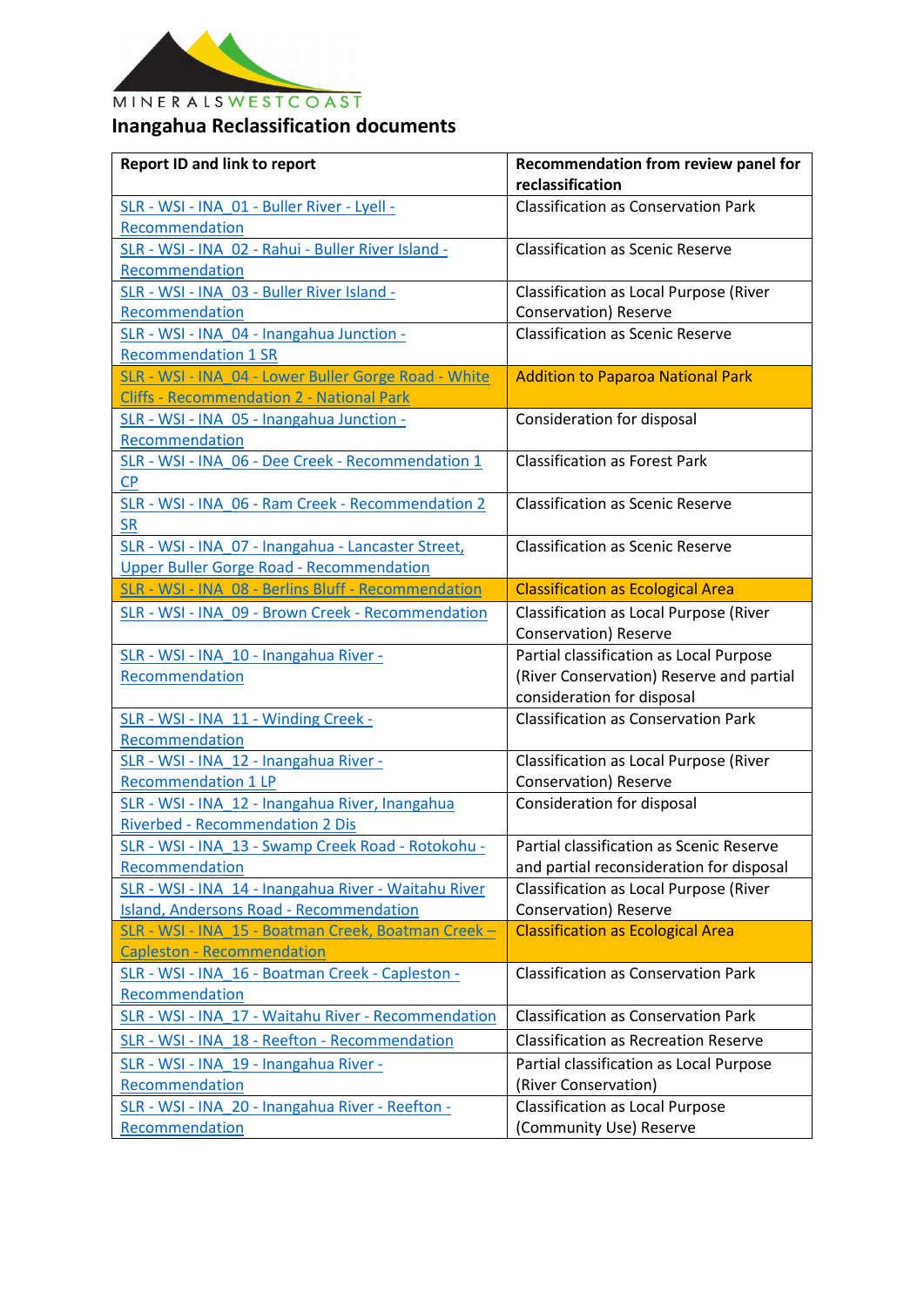

## MINERALSWESTCOAST

| SLR - WSI - INA 21 - Inangahua River-                 | Partial disposal and partial classification  |
|-------------------------------------------------------|----------------------------------------------|
| Recommendation                                        | as Local Purpose (River Conservation)        |
|                                                       | Reserve                                      |
| SLR - WSI - INA 22 - Inangahua River - Reefton -      | Classification as Local Purpose (River       |
| Recommendation                                        | Conservation) Reserve                        |
| SLR - WSI - INA 23 - Mai Mai - Te Wharau -            | <b>Classification as Wildlife Management</b> |
| <b>Recommendation 2 - WMA</b>                         | Area                                         |
|                                                       |                                              |
| SLR - WSI - INA 23 - Mai Mai - Te Wharau, Otututu     | <b>Addition to Paparoa National Park</b>     |
| <b>Valley - Recommendation 1 - National Park</b>      |                                              |
| SLR - WSI - INA 24 - Stony Creek - Recommendation     | <b>Classification as Scenic Reserve</b>      |
| SLR - WSI - INA 25 - Murphy Creek - Recommendation    | <b>Classification as Conservation Park</b>   |
| SLR - WSI - INA 26 - Mawheraiti Farm -                | <b>Classification as Scenic Reserve</b>      |
| Recommendation                                        |                                              |
| SLR - WSI - INA 27 - Blackwater River -               | <b>Classification as Conservation Park</b>   |
| Recommendation                                        |                                              |
|                                                       |                                              |
| SLR - WSI - INA 28 - Caribu Creek - Recommendation    | Connsideration for disposal                  |
| SLR - WSI - INA 29 - Blackwater Creek -               | Classification as Local Purpose (River       |
| Recommendation                                        | <b>Conservation</b> ) Reserve                |
| SLR - WSI - INA 30 - Blackwater Creek -               | Consideration for disposal                   |
| Recommendation                                        |                                              |
| SLR - WSI - INA 31 - Waiuta - Recommendation          | <b>Classification as Conservation Park</b>   |
| SLR - WSI - INA 32 - Little Grey River -              | Partial disposal and partial classification  |
| Recommendation                                        | as Local Purpose (River Conservation)        |
|                                                       | Reserve                                      |
|                                                       |                                              |
|                                                       |                                              |
| SLR - WSI - INA 33 - Blacks Point - Trennery Street - | Consideration for disposal                   |
| Recommendation                                        |                                              |
| SLR - WSI - INA 34 - Crushington - Blacks Point -     | Consideration for disposal                   |
| Recommendation                                        |                                              |
| SLR - WSI - INA 35 - Progress Water Race -            | <b>Classification as Conservation Park</b>   |
| Recommendation                                        |                                              |
| SLR - WSI - INA 36 - Big River - Recommendation       | <b>Classification as Conservation Park</b>   |
|                                                       |                                              |
| SLR - WSI - INA 37 - Inangahua River -                | <b>Classification as Scenic Reserve</b>      |
| Recommendation                                        |                                              |
| SLR - WSI - INA 38 - Bald Hill - Recommendation       | <b>Classification as Conservation Park</b>   |
| SLR - WSI - INA 39 - Inangahua River -                | <b>Classification as Scenic Reserve</b>      |
| Recommendation                                        |                                              |
| SLR - WSI - INA 40 - Palmer Road - Recommendation     | <b>Classification as Conservation Park</b>   |
| SLR - WSI - INA 41 - Palmer Road, Palmers Road,       | <b>Classification as Conservation Park</b>   |
| <b>Upper Grey River - Recommendation</b>              |                                              |
|                                                       | <b>Classification as Conservation Park</b>   |
| SLR - WSI - INA 42 - Glengary Stream -                |                                              |
| Recommendation                                        |                                              |
| SLR - WSI - INA 43 - Maruia River West Bank and       | <b>Classification as Conservation Park</b>   |
| <b>Shenandoah - Recommendation</b>                    |                                              |
| SLR - WSI - INA 44 - Brunner Range Tops -             | <b>Classification as Conservation Park</b>   |
| <b>Recommendation</b>                                 |                                              |
| SLR - WSI - INA 45 - Shenandoah River -               | <b>Classification as Conservation Park</b>   |
| Recommendation                                        | <b>Classification as Conservation Park</b>   |